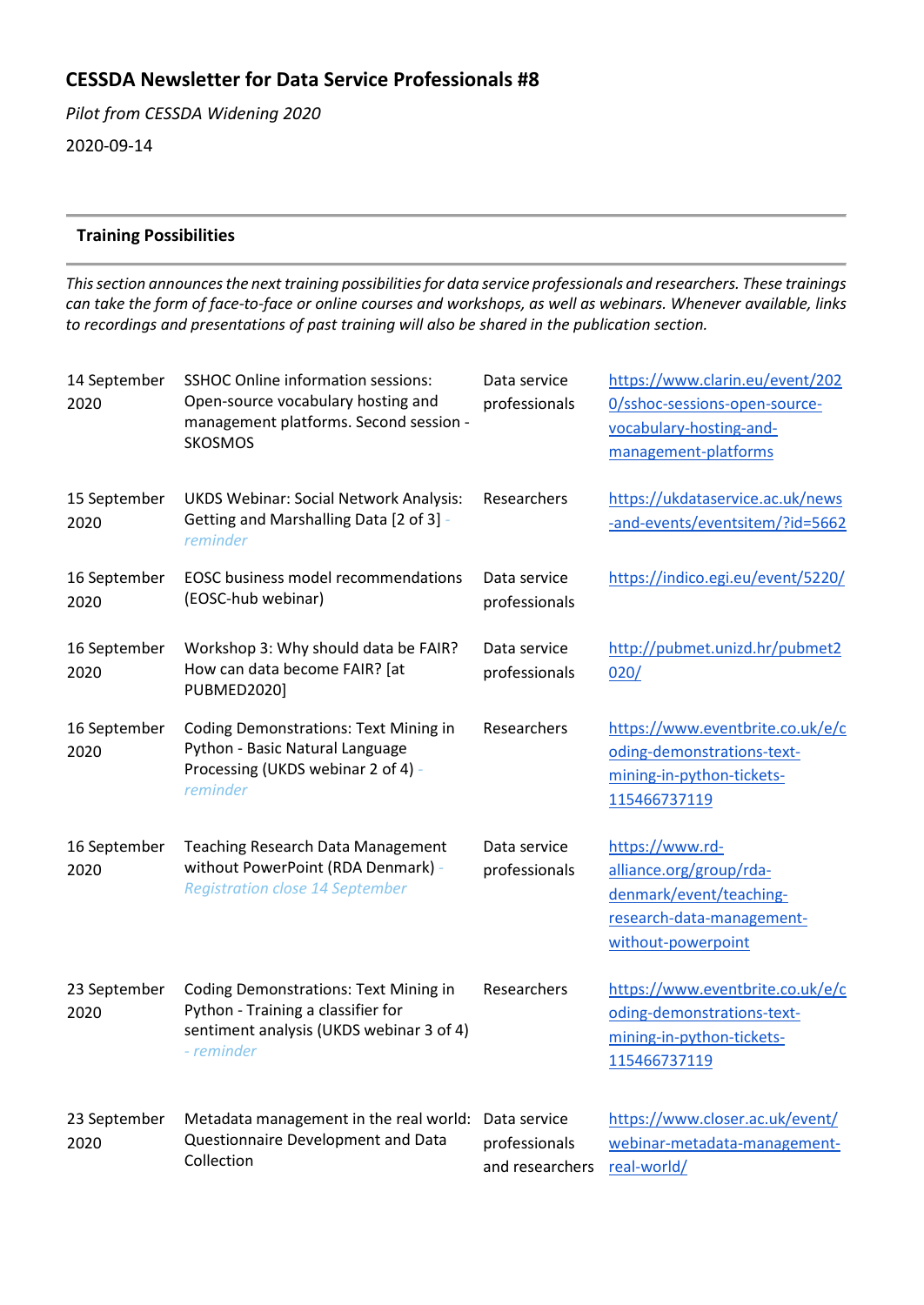| 23 September<br>2020 | Want to collect personal data? How to<br>make the most of it whilst meeting<br>requirement in data protection legislation<br>and respecting the right of data subjects | Data service<br>professionals<br>and researchers | https://www.cessda.eu/Training/<br>Event-Calendar/Want-to-collect-<br>personal-data-How-to-make-the-<br>most-of-it-whilst-meeting-<br>requirement-in-data-protection-<br>legislation |
|----------------------|------------------------------------------------------------------------------------------------------------------------------------------------------------------------|--------------------------------------------------|--------------------------------------------------------------------------------------------------------------------------------------------------------------------------------------|
| 25 September<br>2020 | Placing research software into Open<br>Science - Initial results from an RDA<br>Sweden and EOSC Nordic collaboration                                                   | Data service<br>professionals<br>and researchers | https://www.rd-<br>alliance.org/group/rda-<br>sweden/event/placing-research-<br>software-open-science-initial-<br>results-rda-sweden-and-eosc                                        |
| 29 September<br>2020 | Integrating services into EOSC through<br>EOSC-hub (EOSC-hub webinar)                                                                                                  | Data service<br>professionals                    | https://indico.egi.eu/event/5219/                                                                                                                                                    |
| 30 September<br>2020 | <b>Coding Demonstrations: Text Mining in</b><br>Python - Extracting named entities and<br>creating a social network (UKDS webinar<br>4 of 4) - $reminder$              | Researchers                                      | https://www.eventbrite.co.uk/e/c<br>oding-demonstrations-text-<br>mining-in-python-tickets-<br>115466737119                                                                          |
| 30 September<br>2020 | <b>SSHOC Online information sessions:</b><br>Open-source vocabulary hosting and<br>management platforms. Third session -<br><b>CESSDA Vocabulary Service</b>           | Data service<br>professionals                    | https://www.clarin.eu/event/202<br>0/sshoc-sessions-open-source-<br>vocabulary-hosting-and-<br>management-platform                                                                   |
| 13 October<br>2020   | EOSC-hub Technical Architecture (EOSC-<br>hub webinar)                                                                                                                 | Data service<br>professionals                    | https://indico.egi.eu/event/5221/                                                                                                                                                    |
| 27 October<br>2020   | EOSC Portal orders - The user and<br>provider perspectives (EOSC-hub<br>webinar)                                                                                       | Data service<br>professionals                    | https://indico.egi.eu/event/5222/                                                                                                                                                    |
| 10 November<br>2020  | Using compute services in EOSC:<br>Experiences and advices from EOSC-hub<br>(EOSC-hub webinar)                                                                         | Data service<br>professionals                    | https://indico.egi.eu/event/5223/                                                                                                                                                    |

## **Conference and Events**

*The announcement of next conferences and events are listed in this section. You can follow the links for more information on the events, and deadlines to register and send abstract.*

| 14-25     | DCMI Virtual 2020 (online, fee) |
|-----------|---------------------------------|
| September |                                 |
| 2020      |                                 |

Data service professionals [https://www.dublincore.org/con](https://www.dublincore.org/conferences/2020/programme/) [ferences/2020/programme/](https://www.dublincore.org/conferences/2020/programme/)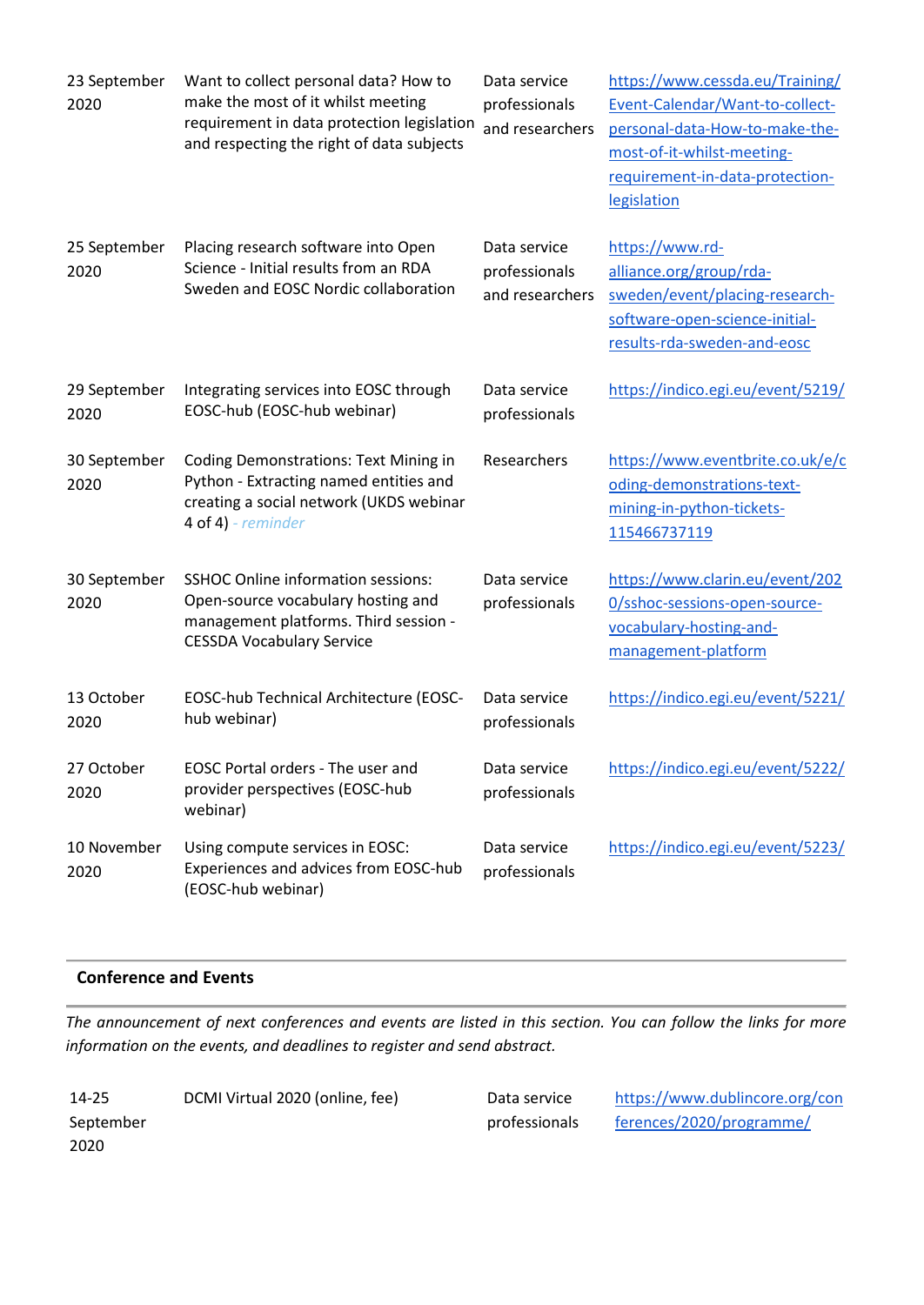| 16-18<br>September<br>2020     | PUBMET2020 - The 7th Conference on<br><b>Scholarly Communication and Publishing</b><br>in the Context of Open Science. | Data service<br>professionals<br>and researchers | http://pubmet.unizd.hr/pubmet<br>2020/                                                  |
|--------------------------------|------------------------------------------------------------------------------------------------------------------------|--------------------------------------------------|-----------------------------------------------------------------------------------------|
| $22 - 24$<br>September<br>2020 | #WeMissiPRES (free and online) -<br>registration close 16 September                                                    | Data service<br>professionals                    | https://www.dpconline.org/eve<br>nts/wemissipres                                        |
| 25 September<br>2020           | dha go!es digital Day (Digital Humanities<br>Austria virtual conference) - reminder                                    | Data service<br>professionals<br>and researchers | https://dha2020.acdh.oeaw.ac.a<br>t/2020/06/17/dha-goes-digital-<br>day/                |
| 2020                           | 26-30 October Data horror week - save the date                                                                         | Data service<br>professionals<br>and researchers | https://ub.vu.nl/en/news-<br>agenda/news-archive/2020/jul-<br>sep/data-horror-week.aspx |
| 2 December<br>2020             | 30 November - EDDI20 : 12th Annual European DDI User<br><b>Conference (Online)</b> - open for registration             | Data service<br>professionals                    | https://eddi20.sciencesconf.org/                                                        |

## **Publications and other resources**

*In this section will be listed new reports and publications, as well as different resources such as tools and past recordings and presentations from training and conferences. You can find other useful resources for data service professionals and users in the [CESSDA Resource Directory.](https://www.zotero.org/groups/2382601/cessda_resource_directory/library) All deliverables, reports created in CESSDA projects as well as past CESSDA training are available in the [CESSDA Zenodo platform.](https://zenodo.org/communities/cessda/) Other publications and links to past training are available in project-specific websites, e.g., [iassist data.org,](https://iassistdata.org/) [gotriple.eu,](https://www.cessda.eu/content/download/5055/55985/file/TRIPLE_A5_LEAFLET.pdf) [sshopencloud.eu.](https://sshopencloud.eu/)*

| Big data in social, behavioural, and economic<br>sciences: Data access and research data<br>management (German Data Forum 2020) | DSP and<br>researchers                           | https://www.ratswd.de/en/publication/<br>output-series/3178                                                                                                                                                    |
|---------------------------------------------------------------------------------------------------------------------------------|--------------------------------------------------|----------------------------------------------------------------------------------------------------------------------------------------------------------------------------------------------------------------|
| D7.2 Briefing on FAIR Competences and Synergies<br>(Deliverable from WP7 FAIRsFAIR project)                                     | Data service<br>professionals                    | https://doi.org/10.5281/zenodo.4009007                                                                                                                                                                         |
| Universities and the European Open Science Cloud<br>(EUA webinar 2020-09-04) - Recording                                        | Data service<br>professionals<br>and researchers | https://www.youtube.com/watch?v=3bqy<br>nq981Qw                                                                                                                                                                |
| An introduction to DDI-CDI (CODATA Webinar<br>2020-06-24) - Recording and presentation                                          | Data service<br>professionals                    | https://codata.org/initiatives/strategic-<br>programme/decadal-programme/ddi-<br>cross-domain-integration-review-<br>webinar-series/introducing-ddi-cdi-<br>cross-domain-integration-to-the-ddi-<br>community/ |